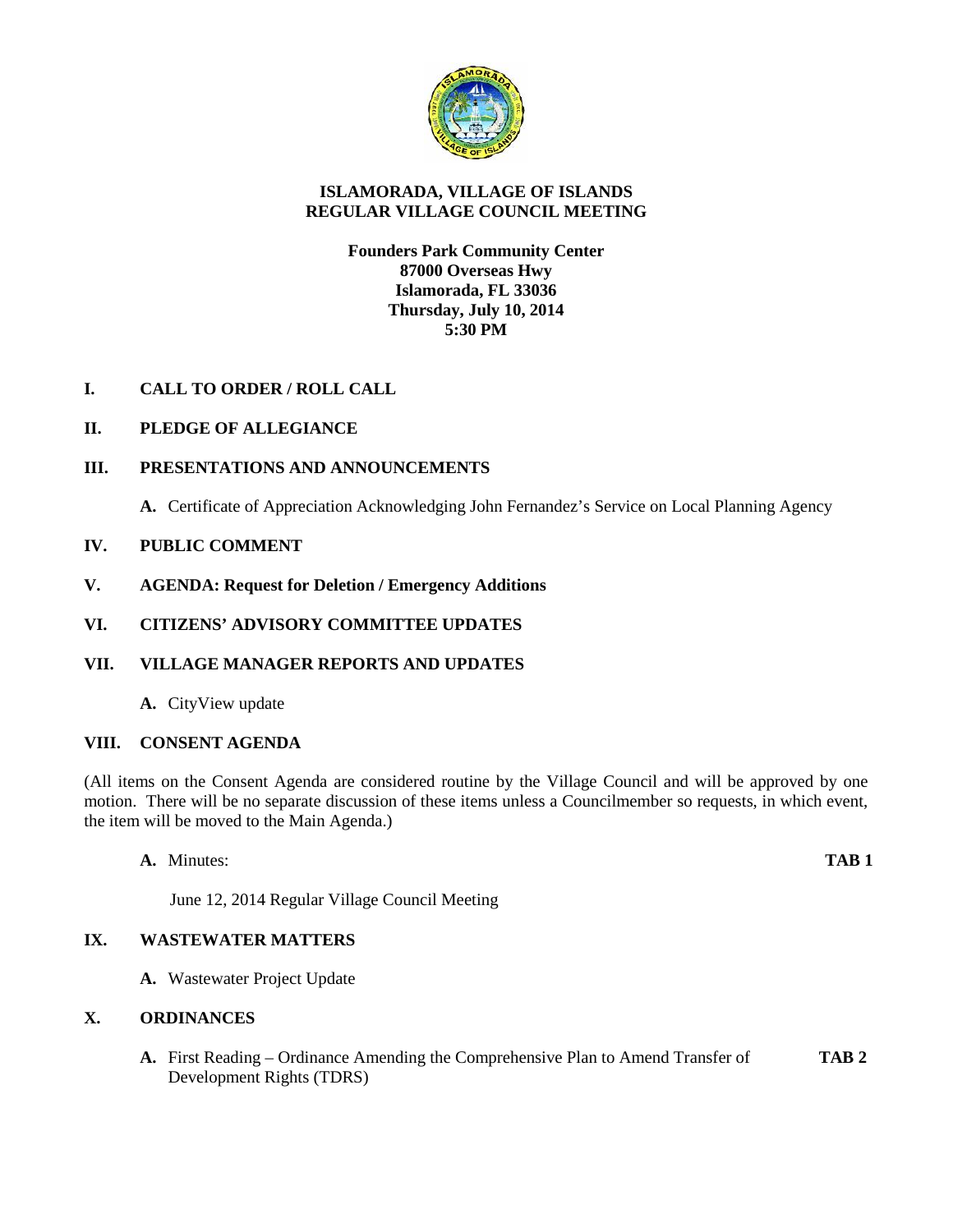**AN ORDINANCE OF ISLAMORADA, VILLAGE OF ISLANDS, FLORIDA, AMENDING POLICY 1-3.1.4 "INSTITUTE A PROGRAM FOR TRANSFER OF DEVELOPMENT RIGHTS (TDRS)" OF THE VILLAGE COMPREHENSIVE PLAN TO PERMIT THE TRANSFER OF APPROVED TRANSFERABLE ROGO EXEMPTION (TRE) CERTIFICATES TO APPROVED RECEIVER SITES; PROVIDING FOR THE TRANSMITTAL OF THIS ORDINANCE TO THE STATE DEPARTMENT OF ECONOMIC OPPORTUNITY; PROVIDING FOR SEVERABILITY; AND PROVIDING FOR AN EFFECTIVE DATE UPON APPROVAL OF THIS ORDINANCE BY THE STATE DEPARTMENT OF ECONOMIC OPPORTUNITY**

**B.** First Reading – Ordinance Amending the Land Development Regulations to Amend **TAB 3** Transfer of Development Rights (TDRS)

**AN ORDINANCE OF ISLAMORADA, VILLAGE OF ISLANDS, FLORIDA, AMENDING CHAPTER 30 "LAND DEVELOPMENT REGULATIONS," ARTICLE IV "ADMINISTRATIVE PROCEDURES," DIVISION 12 "TRANSFER OF DEVELOPMENT RIGHTS," OF THE VILLAGE CODE OF ORDINANCES TO PERMIT THE TRANSFER OF APPROVED TRANSFERABLE ROGO EXEMPTION (TRE) CERTIFICATES TO APPROVED RECEIVER SITES; PROVIDING FOR THE REPEAL OF ALL CODE PROVISIONS AND ORDINANCES INCONSISTENT WITH THE PROVISIONS OF THIS ORDINANCE; PROVIDING FOR SEVERABILITY; PROVIDING FOR INCLUSION IN THE CODE; PROVIDING FOR THE TRANSMITTAL OF THIS ORDINANCE TO THE STATE DEPARTMENT OF ECONOMIC OPPORTUNITY; AND PROVIDING FOR AN EFFECTIVE DATE UPON THE APPROVAL OF THIS ORDINANCE BY THE STATE DEPARTMENT OF ECONOMIC OPPORTUNITY**

#### **XI. QUASI-JUDICIAL**

**A.** First Reading – Future Land Use Map Amendment (FLRZ-14-01) Application for **TAB 4** Property Located at Approximately Mile Marker 86.7

**AN ORDINANCE OF ISLAMORADA, VILLAGE OF ISLANDS, FLORIDA, CONSIDERING THE REQUEST BY THE COTTON OF KEY WEST LIMITED PARTNERSHIP TO AMEND THE** *FUTURE LAND USE MAP* **FROM RESIDENTIAL MEDIUM (RM) TO MIXED USE (MU) FOR TWO PARCELS LOCATED AT APPROXIMATELY MILE MARKER 86.7 OLD HIGHWAY AS LEGALLY DESCRIBED IN EXHIBIT "A"; AMENDING OBJECTIVE 1-2.4** *RECOGNIZE MIXED USE DEVELOPMENT PATTERNS* **AND ESTABLISHING POLICY 1-2.4.1(A)** *PLANTATION KEY MIXED USE AREA 1 (PKMU1)***; PROVIDING FOR THE TRANSMITTAL OF THIS ORDINANCE TO THE STATE DEPARTMENT OF ECONOMIC OPPORTUNITY; AND PROVIDING FOR AN EFFECTIVE DATE UPON THE APPROVAL OF THIS ORDINANCE BY THE STATE DEPARTMENT OF ECONOMIC OPPORTUNITY**

**B.** First Reading – Zoning Map Amendment (FLRZ-14-01) Application for Property **TAB 5** Located at Approximately Mile Marker 86.7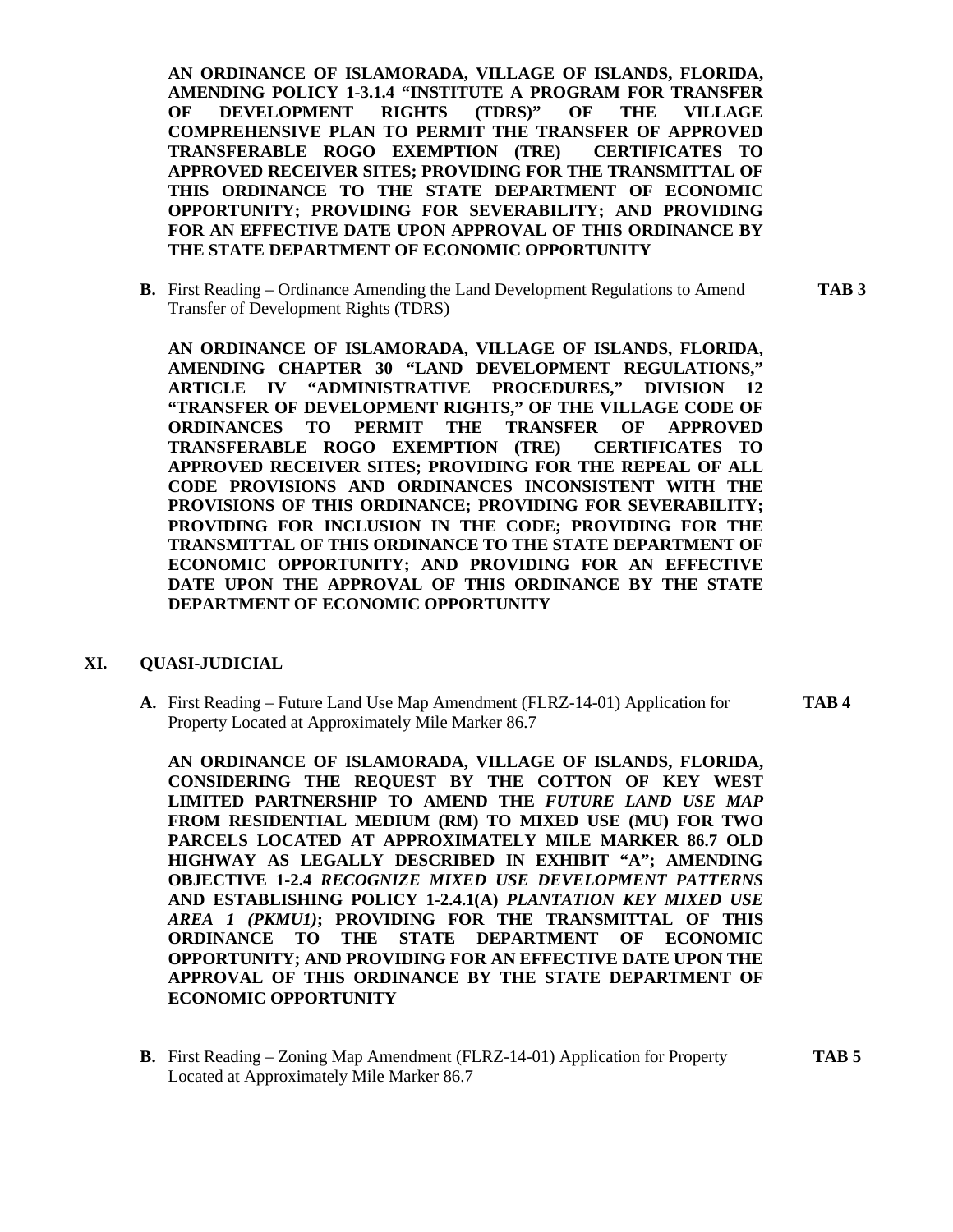**AN ORDINANCE OF ISLAMORADA, VILLAGE OF ISLANDS, FLORIDA, CONSIDERING THE REQUEST BY THE COTTON OF KEY WEST LIMITED PARTNERSHIP TO AMEND THE** *OFFICIAL ZONING MAP* **FROM RESIDENTIAL SINGLE FAMILY (R1) TO HIGHWAY COMMERCIAL (HC) FOR TWO PARCELS LOCATED AT APPROXIMATELY MILE MARKER 86.7 ON THE OLD HIGHWAY AS LEGALLY DESCRIBED IN EXHIBIT "A"; PROVIDING FOR THE TRANSMITTAL OF THIS ORDINANCE TO THE STATE DEPARTMENT OF ECONOMIC OPPORTUNITY; AND PROVIDING FOR AN EFFECTIVE DATE UPON THE APPROVAL OF THIS ORDINANCE BY THE STATE DEPARTMENT OF ECONOMIC OPPORTUNITY**

#### **XII. RESOLUTIONS**

**A.** Resolution Requesting the Florida Department of Transportation Erect Suitable Markers **TAB 6** Designating the Indian Key Irving Eyster R. Bridge

**A RESOLUTION OF THE VILLAGE COUNCIL OF ISLAMORADA, VILLAGE OF ISLANDS, FLORIDA, REQUESTING THAT THE FLORIDA DEPARTMENT OF TRANSPORTATION (FDOT) ERECT SUITABLE MARKERS DESIGNATING THE INDIAN KEY BRIDGE AS THE INDIAN KEY IRVING R. EYSTER BRIDGE; PROVIDING FOR TRANSMITTAL; AND PROVIDING FOR AN EFFECTIVE DATE**

**B.** Preliminary Rate Resolution for FY 14-15 Solid Waste Assessment **TAB 7**

**A PRELIMINARY RATE RESOLUTION OF ISLAMORADA, VILLAGE OF ISLANDS, FLORIDA, RELATING TO THE COLLECTION AND DISPOSAL OF SOLID WASTE WITHIN THE VILLAGE FOR FISCAL YEAR 2014-2015; ESTABLISHING THE ESTIMATED ASSESSMENT RATE FOR SOLID WASTE SERVICE AGAINST ASSESSED PROPERTY LOCATED WITHIN ISLAMORADA, VILLAGE OF ISLANDS, FOR THE FISCAL YEAR BEGINNING OCTOBER 1, 2014 THROUGH SEPTEMBER 30, 2015; DIRECTING THE PREPARATION OF AN ASSESSMENT ROLL; PROVIDING FOR A PUBLIC HEARING AND NOTICE THEREOF; AND PROVIDING AN EFFECTIVE DATE**

**C.** Resolution Approving Grant Agreement with The Florida Department of Health, **TAB 8** Bureau of Emergency Medical Services for 2014 EMS Matching Grant to Purchase a Chest Compression System and LifePak

**A RESOLUTION OF THE VILLAGE COUNCIL OF ISLAMORADA, VILLAGE OF ISLANDS, FLORIDA, ACCEPTING A GRANT AWARD FROM THE FLORIDA DEPARTMENT OF HEALTH, BUREAU OF EMERGENCY MEDICAL SERVICES; APPROVING THE EXPENDITURE OF MATCHING GRANT FUNDS FOR THE PURCHASE OF A LUCAS CHEST COMPRESSION SYSTEM, LIFEPAK 15 AND ASSOCIATED EQUIPMENT; AUTHORIZING VILLAGE OFFICIALS TO TAKE ALL STEPS NECESSARY TO FINALIZE AND IMPLEMENT THE TERMS AND CONDITIONS OF THE GRANT; AUTHORIZING THE VILLAGE MANAGER TO EXPEND BUDGETED FUNDS; APPROVING A BUDGET AMENDMENT; AND PROVIDING FOR AN EFFECTIVE DATE**